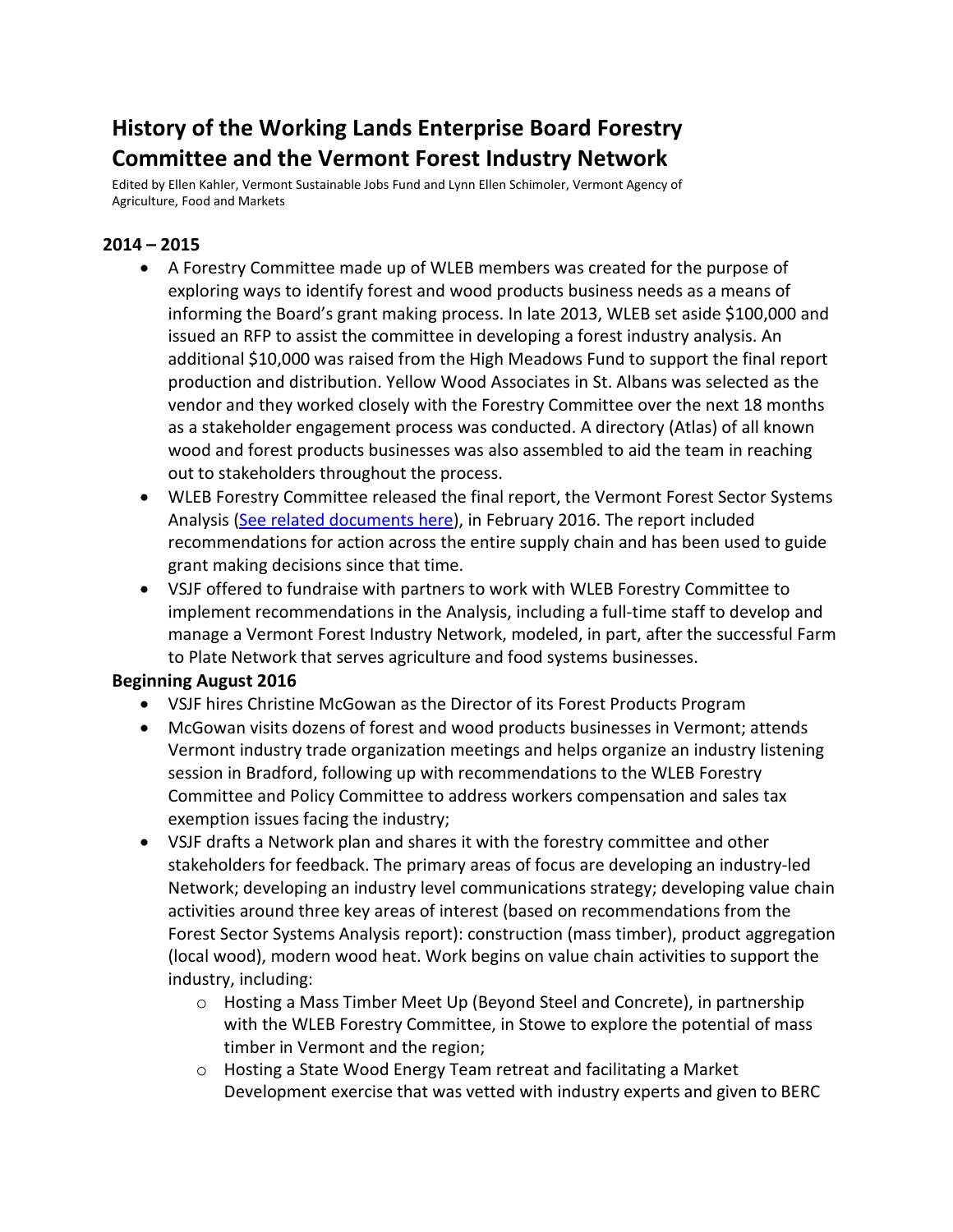and REV to create a roadmap for the biomass sector's growth in modern wood heat. Marketing is identified as the greatest need.

## **2017**

#### **Network Coordination**

• VSJF facilitates WLEB Forestry Committee retreat at Trapp Family Lodge and discusses creating a Network Steering Committee to govern the new Network. VSJF suggests that the WLEB forestry committee transform into the inaugural steering committee, but thecommittee could not come to consensus on that and decides that the forestry committee will continue as a separate entity, with representation on the steering committee. VSJF decides to focus on getting three value chain action teams up and running before naming a Steering Committee, as these would be some of the key leaders on a Network Steering Committee.

#### **Value Chain Development**

- VSJF facilitates meetings to assess interest in forming Value Chain Action Teams focused on issues raised in the Forest Sector Systems Analysis: Wood Heat, Local Wood, Mass Timber.
	- *Mass Timber Action Team*
		- VSJF invites a member of the Ecovation Hub (Brattleboro) to attend the Mass Timber Conference in Portland, Ore., where they identify several New England-based industry members interested in pursuing mass timber projects and business opportunities in New England.
		- VSJF hosts a regional mass timber meeting to share information across the region, and the VT-based attendees agree to form a Vermont Mass Timber Action Team, and that group begins meeting monthly.
		- **Original Mass Timber Action Team Roster:** 
			- 1. Wood Works (Ricky McLain)
			- 2. Eli Gould (contractor)
			- 3. Bensonwood (Chris Carbone)
			- 4. Stevens and Associates (Jillian Tomaselli)
			- 5. Sandra Vitzhum (architect)
			- 6. Vermont Housing and Conservation Board (Craig Peltier)
			- 7. Northern Forest Center (Joe Short)
			- 8. University of Vermont (Tony D'Amato)
			- 9. Norwich University (Edwin Schmeckpeper)
			- 10. University of Maine Orono (Russel Edgar; Ben Herzog)
			- 11. Department of Forests, Parks and Recreation (Paul Frederick)
			- 12. Department of Buildings and General Services (Robert Hepburn)
			- 13. Brattleboro Development Corporation (Jennifer Stromsten)

#### o *Local Wood Action Team*

 VSJF and the WLEB Forestry Committee convene a meet up, *Local Wood, Local Good*, at UVM focused on developing a strategy to encourage more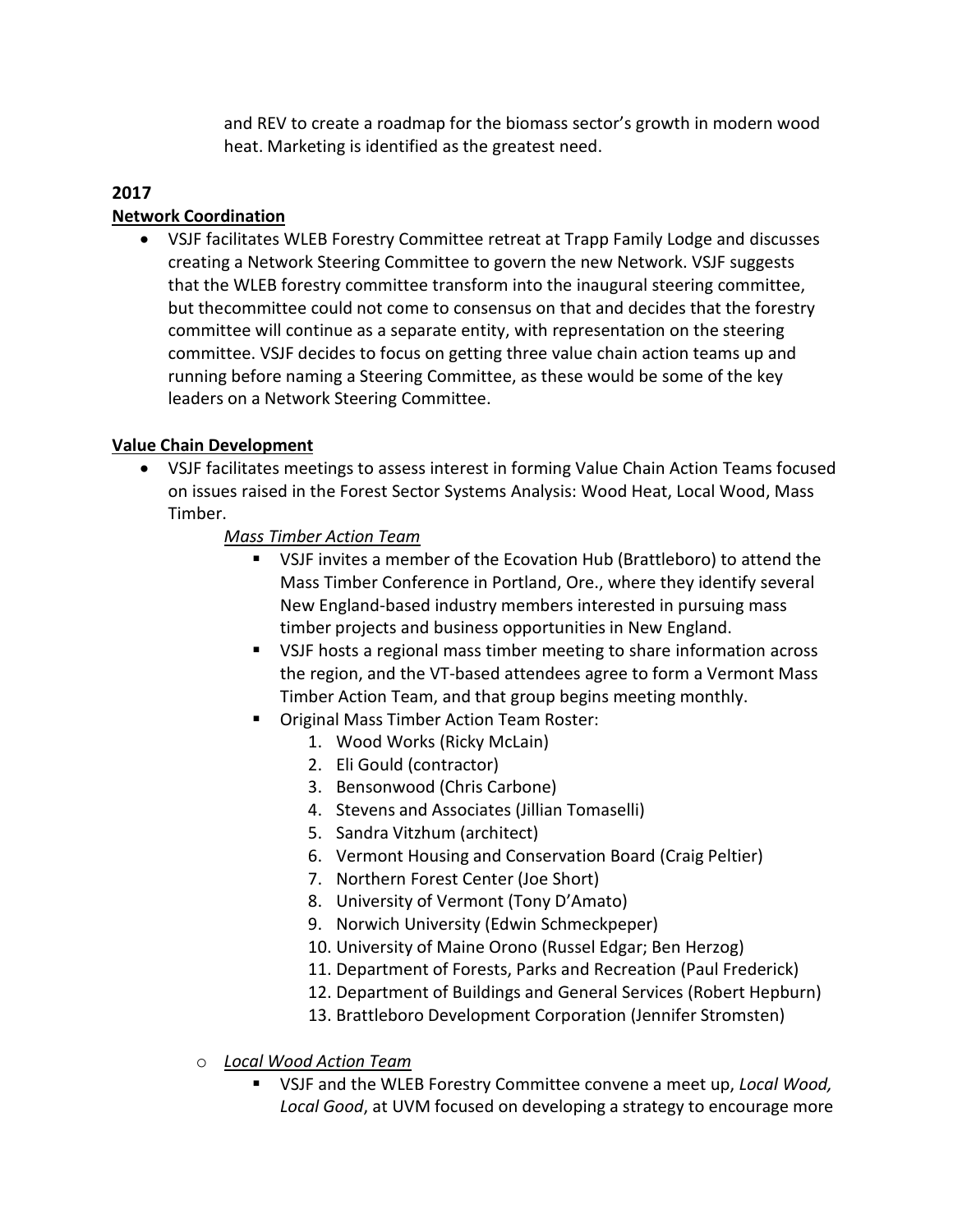local wood sourcing, attracting approximately 70 attendees. A smaller group of attendees agrees to convene to form an action team. Original Local Wood Action Team Roster:

- 1. A. Johnson Company (Bill Sayre; Jas Smith)
- 2. Currier Forest Products (Joel Currier)
- 3. Treehouse Hardwoods and Mill Shop (Lucas Jenson)
- 4. Maple Landmark (Mike Rainville)
- 5. Northern Forest Center (Dave Redmond)
- 6. Vermont Wood Works Council (Erin Lorentz)
- 7. Vermont Housing and Conservation Board (Ian Hartman)
- 8. Vermont Woodlands Association (Kathleen Wanner)
- 9. Department of Forests, Parks and Recreation (Paul Frederick)
- 10. Department of Economic Development (Tim Tierney)
- o *Wood Heat Action Team*
	- VSJF was asked to facilitate a market development project with the State Wood Energy Team (SWET) with the goal of creating a value chain action team to take over for the SWET team whose funding had recently ended; the Action Team meets twice, but in the meantime, FPR hires Emma Hanson as its new wood heat coordinator, and NFC receives funding to launch a regional Feel Good Heat marketing campaign. Subsequently, the SWET team decides to continue in its previous form, and not to become an action team.

Original Wood Heat Action Team Roster

- 1. Department of Forests, Parks and Recreation (Paul Frederick; Emma Hanson)
- 2. Biomass Energy Resource Center (Adam Sherman)
- 3. Department of Public Service/CEDF (Andy Perchlik)
- 4. Pellergy (Andy Boutin)
- 5. Sunwood Biomass (Dave Frank)
- 6. Renewable Energy Vermont (Ansley Bloomer)
- 7. Northern Forest Center (Maura Adams)
- 8. Jeff Rubin (consultant)
- 9. Jeff Forward (consultant)
- 10. Energy Action Network (Jared Duval)

#### **Communications Strategy**

• VSJF convenes a communications task force comprised of representatives from ACCD, FPR, VWA, VFPA, VWMA and NFC to help develop an industry level communications strategy; conducts a thorough review of the Vermont Wood Products Marketing Council brand strategy from the early 2000s; meets with Department of Tourism staff, and hires a consultant to conduct a survey to better assess current perceptions of the industry that would inform updated messaging and a new industry level communications strategy.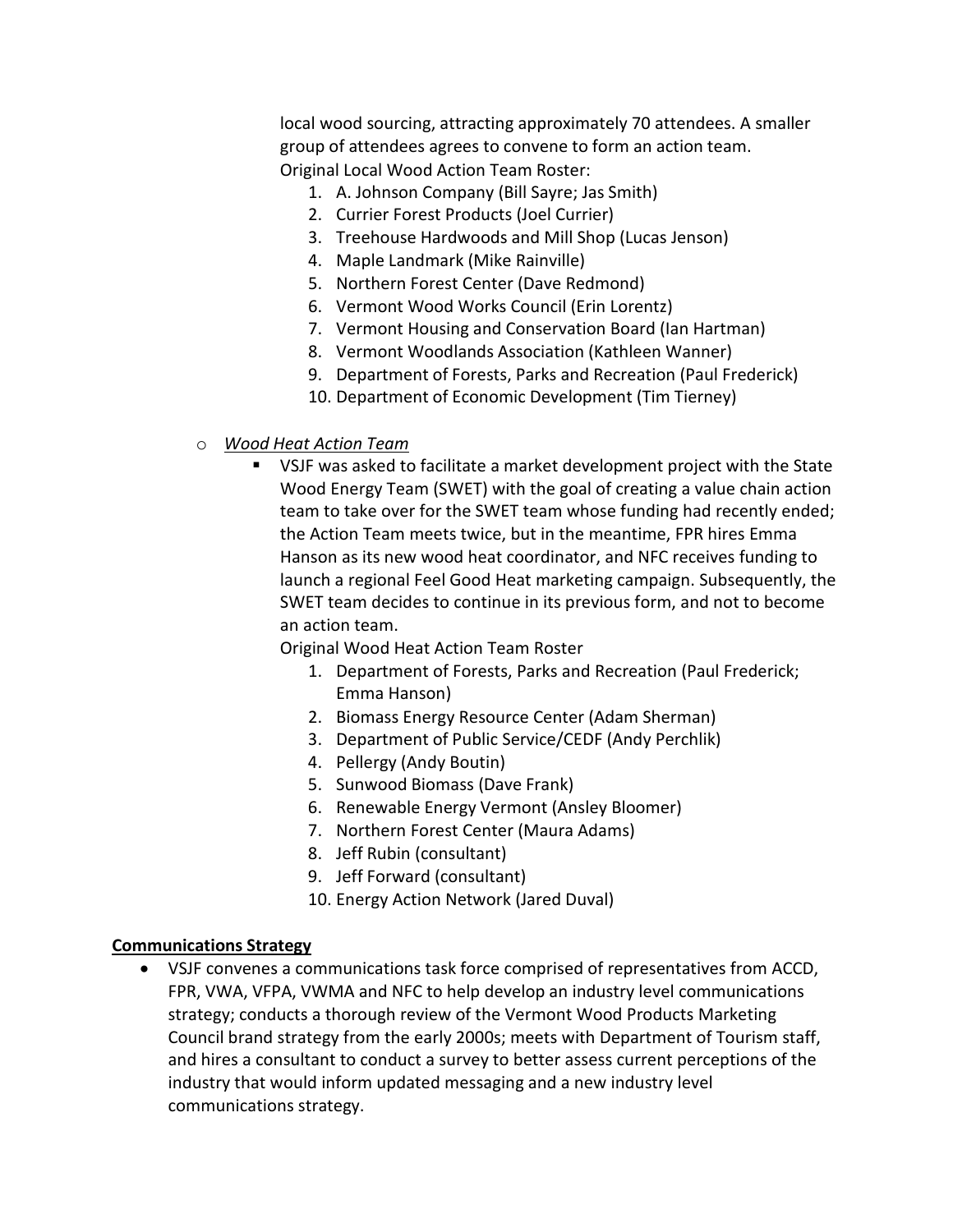• VSJF assists the Vermont Wood Manufacturers Association in facilitating a board retreat (VSJF also serves as the group's fiscal agent for a small VCF strategic planning grant) at which they decide to re-brand the organization to strengthen its ability to serve Vermont's wood producers, large and small. The new name, Vermont Wood Works Council, is unveiled at its annual meeting in January 2018, and VSJF gives the organization \$5,000 to help re-brand its website to include enhanced listings for member-businesses to further market their products.

# **2018 WLEB September Symposium**

## **1. Enhancing Management of Working Lands Businesses.**

#### Discussion:

Much work has been and is currently being done by numerous agencies with and independent of WLEB funding to provide education, training, and technical assistance to elevate the management capacity of Working Lands businesses. WLEB and service providers need to identify barriers and gaps and get creative about how to expand, enhance and deliver support and conduct outreach to Working Lands grantees, as well as for these businesses generally*.* 

This means understanding where WL businesses get information and use those business networks and advisors (trade associations, conferences, insurance agents, bookkeepers, accountants, financiers, legal, etc.) to communicate with and engage business owners in educational opportunities. WLEB needs to develop targeted communication/messaging that resonates with WL business owners, shares benchmark sector data, evaluates current curriculum and delivery alternatives, and reviews metrics. The sense of the WLEB is that there are sufficient service providers, tools and programs; the challenge is connecting those resources to WL businesses, preferably before the business needs help most.

For WL grantees, WLEB wants to explore adding value to investments by:

- o Including business training and technical assistance, perhaps a business coach, i.e. pairing funds with direct assistance.
- $\circ$  Monitoring and evaluating grantees as a ready-made cohort to test/pilot for what works helps with business development.
- $\circ$  Focus on types of assistance and methods of delivery of business executive skills, opportunities for shared learning between seasoned and new business owners, and relaying experience about resources

#### Outcomes:

o Committee established (Executive Business Skills) to review FY19 symposium notes, evaluate service provider training and technical assistance metrics, identify gaps, challenges, opportunities in services, delivery, outreach and prepare proposal to submit to the WLE Board for how to address this issue for FY20. Committee members include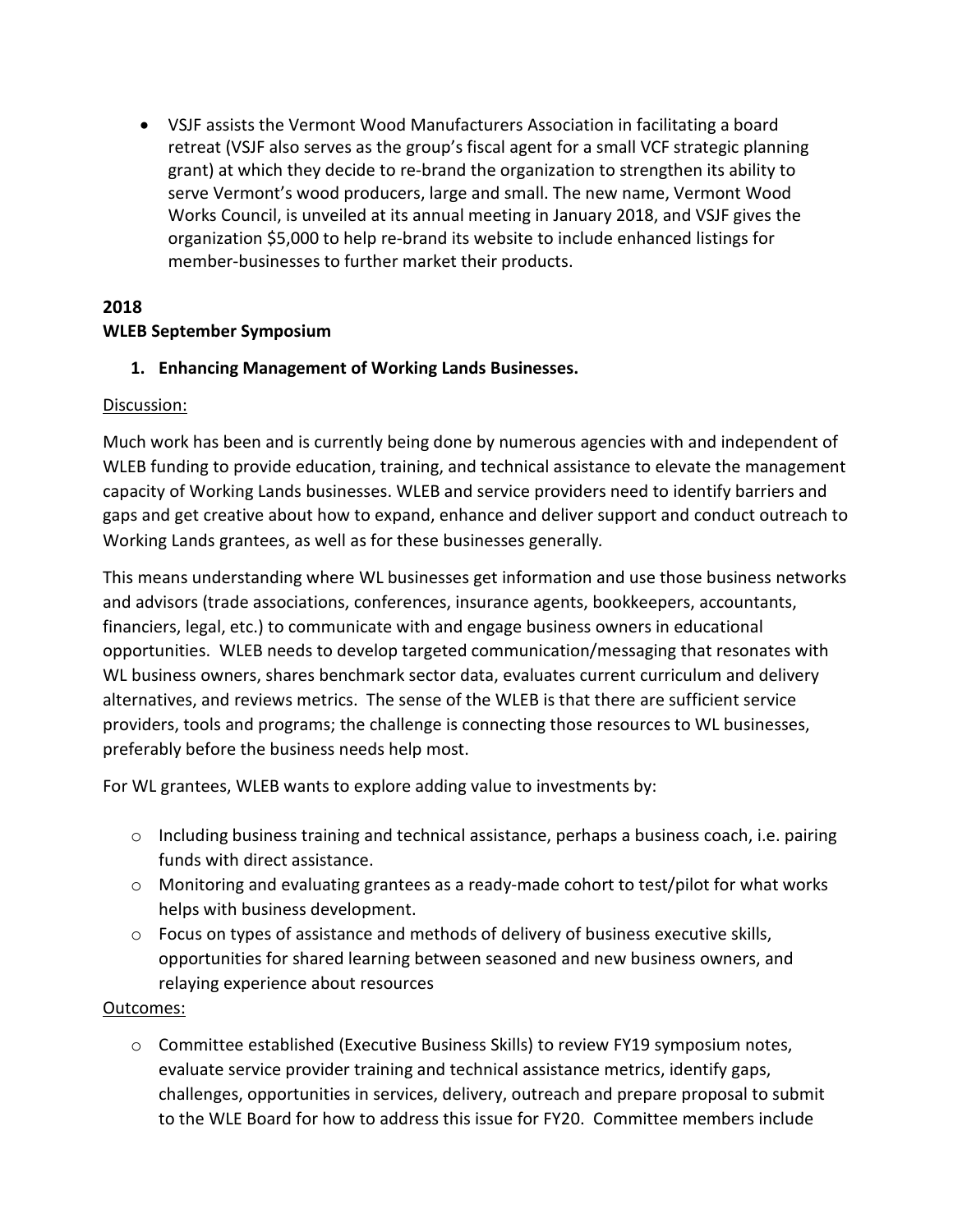Sam Lincoln, Ted Brady, Beth Kennett, Alyson Eastman, Eric DeLuca, Ellen Kahler, Ela Chapin, Laura Ginsburg and Lynn Ellen Schimoler.

- o In collaboration with AAFM, FPR and VSJF, the Working Lands Business Development Directory is developed to make it easier to find service providers who can work with farm, food, forest and wood products business owners. The tool allows an enterprise to search for contact information of various service providers who have particular expertise sought by businesses, along the stages of business development. [https://workinglands.vermont.gov/working-lands-business-development](https://workinglands.vermont.gov/working-lands-business-development-continuum)[continuum](https://workinglands.vermont.gov/working-lands-business-development-continuum)
- $\circ$  Via the Executive Business Skills Committee, in FY20, the Vermont Working Lands Enterprise Initiative funded the development of two new mobile web apps for loggers and portable sawmill owners with this in mind. Log-in-Vermont allows loggers to calculate profit and return on investment (ROI) on a weekly, monthly, or individual job basis. i-Saw-Vermont allows portable sawmill owners to determine profit and ROI for custom sawing jobs or for weekly or monthly production. The apps were developed by Dr. Steven Bick of Northeast Forests LLC in North Fayston.

## 2. **WLEB Increasing Grans to Match Scale of Forestry and Commodity Agriculture**.

#### Discussion:

Current size of WLEB grants (\$500-\$20,000, \$20,000 to \$50,000) does not create opportunity to impact forest products businesses or commodity agriculture such as dairy. Only \$60,000 of funding went to forest product businesses. Grants are primarily helping direct market or valueadded agriculture businesses. Need to scale investments broadly.

#### Outcomes:

1. Pilot a \$150,000 grant for one grantee in the low-grade wood industry; also open to dairy industry. If high quality applications are not received, one or both large grant allocations can be funneled back into smaller grants.

2. Business Grant scales for FY19:

\$150,000 for low-grade forest products \$150,000 for dairy (if quality application received, or possible 2<sup>nd</sup> award for forest products)

\$100,000 for smaller business grants, \$5000-\$20,000

Funded Impact Industry Forestry projects in FY19: Gagnon Lumber – \$120,000 Kirby Mulch – \$130,000

WLEB awards VSJF \$70,000 for Vermont Forest Products Value Chain Investment Strategy work.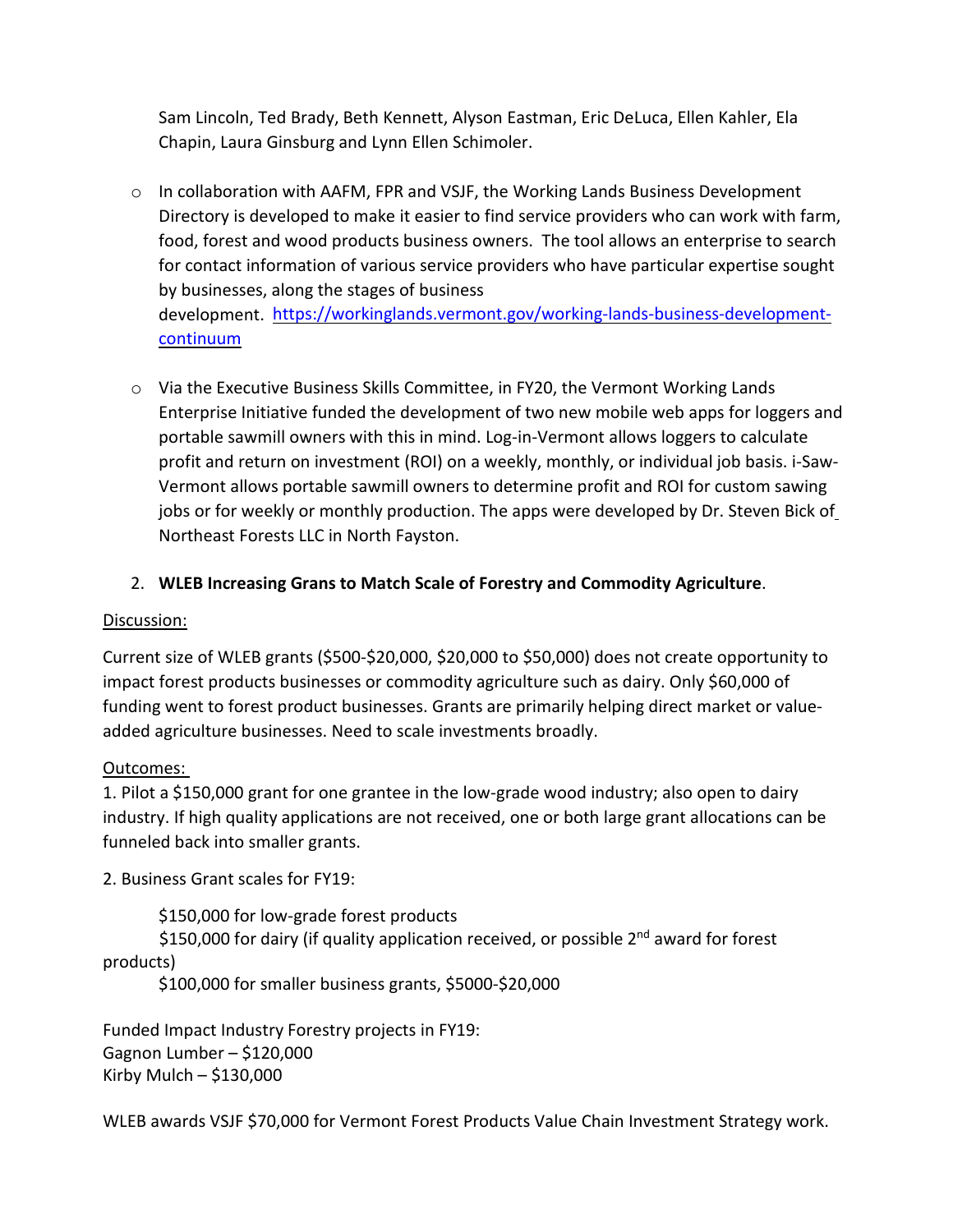#### **Network Development**

• VSJF and the WLEB forestry committee organize the 1<sup>st</sup> annual Vermont Forest Industry Summit at Burke Mountain Resort, attracting 152 industry members, and a forestry bill signing ceremony by Gov. Phil Scott. The event becomes the official launch the Vermont Forest Industry Network.

#### **Value Chain Development**

- *Mass Timber Action Team*
	- $\circ$  VSJF provides funding for a small delegation from Vermont (members of the mass timber action team) to attend the Mass Timber Conference in Portland, Ore. in an effort to expose them to key players in this emerging industry; the team organizes a series of educational events aimed atarchitects and developers in Vermont;
	- o The Mass Timber Action Team engages a local group of architects and developers in Brattleboro to study the potential of using mass timber in a downtown housing project. VSJF contracts with the project architect to create a case study to compare the use of traditional building materials or mass timber in the project in order to identify specific barriers for the use of mass timber. The study was used by WoodWorks to better understand where mass timber is best suited for similar projects. While it did not result in the use of mass timber, the study did compel the architect to specify more wood in the building project, and to pursue additional local wood products such as flooring, cabinetry and other finish details.
	- $\circ$  The Mass Timber Action Team meets with state officials in Montpelier, and later in St. Johnsbury with city officials to explore the potential of a new state office building being constructed with mass timber. While there is interest, the project is put on hold as officials pursue an appropriate site location.
- *Local Wood Action Team*
	- $\circ$  VSJF hosts a kick-off meeting of a Local Wood Action Team, and the group identifies two areas of focus: a potential online tool to connect Vermont wood suppliers (mills) and buyers (secondary manufacturers/woodworkers); and a Vermont Wood Tour aimed at architects and other potential buyers.
	- o The group develops the Vermont Wood Forum, a simple Google Group housed on the VWWC website to test out the use of an online platform to connect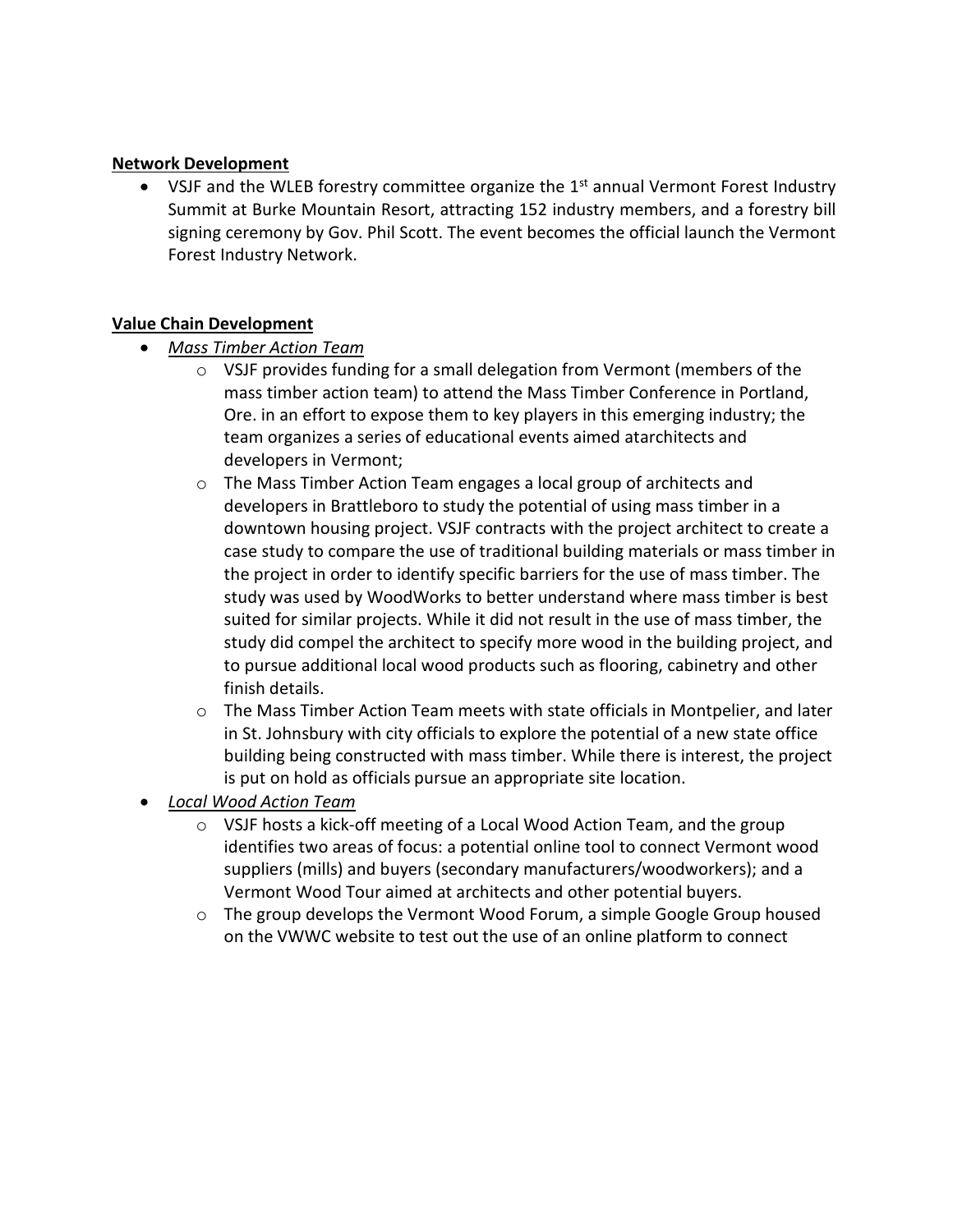suppliers and buyers. The group was slow in adopting the Google Group in 2018, and efforts continued into 2019 to encourage its use.

#### **Communications Strategy**

- The Network establishes a logo and mark, and launches a communications strategy aimed at improving the industry's reputation with Vermonters and visitors; VSJF hires a photographer and communications strategist to assist in the execution; VSJF also shares the content with industry trade organizations and begins presenting at their meetings to encourage more storytelling by industry representatives.
- The Network produces 15 stories as part of the communications strategy.
- The Network creates a 2019 Network calendar featuring photos taken throughout the year and sends it to Summit attendees, industry leaders and state and federal lawmakers.
- VSJF provides significant staff support to produce a video about the Life of a Tree, a partnership project between Cabot Creamery and the Vermont Wood Works Council that was part of Cabot's 2019 Centennial Celebration. The video can be viewed here. The goal of the project was to produce a high-quality video that can live on the Vermont Wood Works Council website to help consumers make a stronger connection between the forests they love and the wood products they buy. The Department of Tourism uses the video at the Big E in 2019.

## **2019**

#### **Network Development**

- An inaugural meeting of the Vermont Forest Industry Network Steering Committee is held in January 2019.
	- **EXEC** Steering Committee Members include:
		- Trevor Allard, Allard Lumber/Vermont Forest Products Association Board
		- David Frank, Sunwood Biomass/Renewable Energy Vermont Board
		- Paul Frederick, Vermont Department of Forests, Parks and Recreation
		- Charlie Hancock, North Woods Forestry/Working Lands Enterprise Board
		- Liz Gleason, Vermont Housing and Conservation Board *(replaced Ian Hartman)*
		- Lucas Jenson, Treehouse Hardwoods and Millshop, president, Vermont Wood Works Council board
		- Ricky McLain, WoodWorks, Inc.
		- Mike Rainville, Maple Landmark, WLEB forestry committee *(Erin Lorentz had been on the committee representing VWWC and the Local Wood Action Team)*
		- Joe Short, Northern Forest Center
		- Tim Tierney, Vermont Agency of Commerce and Community Development
		- Allan Thompson, Consulting Forester/president, Vermont Woodlands Association Board
- Members of the Steering Committee and the WLEB Forestry Committee form a Summit Planning Committee to provide input on the  $2<sup>nd</sup>$  annual Summit agenda. The event is held at Burke Mountain Resort, attracting 149 attendees.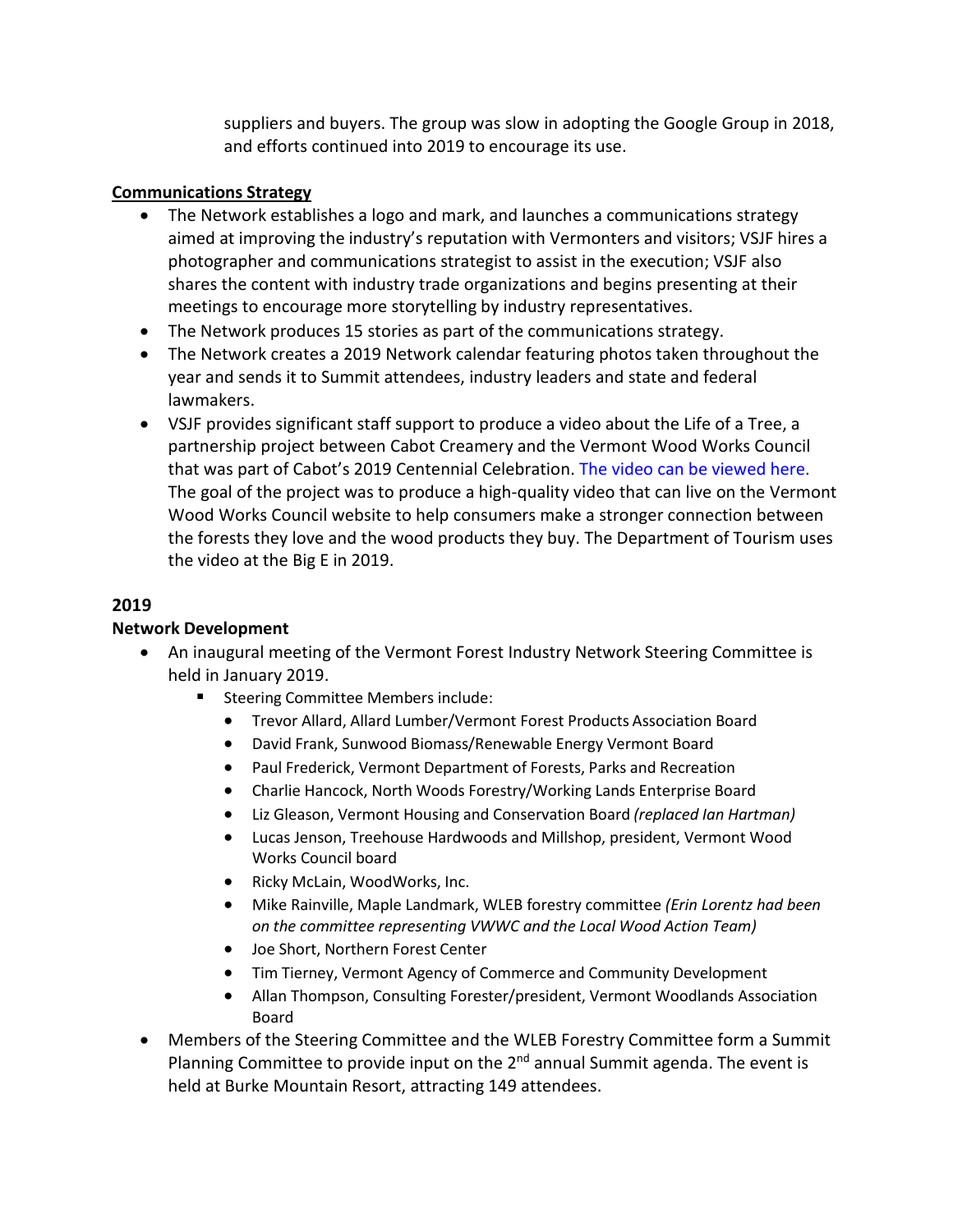- FPR requests VSJF's assistance in helping the LEAP program better position itself to execute new trainings for the department and improve its overall management; VSJF begins attending LEAP board meetings, discusses ways to help them reinvigorate their board and develop a new strategic plan.
- The Network sponsors the 1<sup>st</sup> Forestry Hack-a-thon at Do North Co-Working in Lyndonville.

#### **Value Chain Development**

- The Network, partnering with the WLEB Forestry Committee, hosts a meetup in Hardwick to explore biochar as a potential growth market, attracting 53 attendees.
- Post-Summit, VSJF meets with ACCD economist Ken Jones about doing a data review of the For Maine forest sector analysis to identify potential emerging forest products and services that could be aligned with Vermont's manufacturing scale. Ken puts together a draft outline of work. The Steering Committee provides feedback in late 2019, but by March of 2020 ACCD is in an all-hands on deck mode with COVID-19 response, so the project is sidelined.
- VSJF assists VTC and partners in developing an NBRC grant application for a workforce development project to address the need for more entry-level loggers.
	- o *Mass Timber Action Team*
		- The Network hosts a meetup with the Vermont Green Building Network in Burlington to educate architects, engineers and others about the potential of mass timber in New England. It attracts 62 attendees. One attendee, Adam Kane from the Fairbanks Museum, is introduced to Ricky McLain at WoodWorks (mass timber action team lead), and Ricky is able to provide technical support for the museum's effort to design a building addition out of mass timber.
	- o *Local Wood Action Team*
		- Efforts continue to encourage use of the Vermont Wood Forum, but ultimately, the tool is not adopted.
		- The action team meets with partners in NH and ME to help develop a regional proposal to create a similar tool to be shared by trade organizations throughout northern New England, but that project is not funded.
		- VSJF retains Ghost Writers to organize the Vermont Wood Tour on behalf of the Network and the Vermont Wood Works Council; however, the tour is canceled due to lack of registrations.

#### **Communications Strategy**

Execution of the industry level communications strategy continues, publishing 8 additional stories.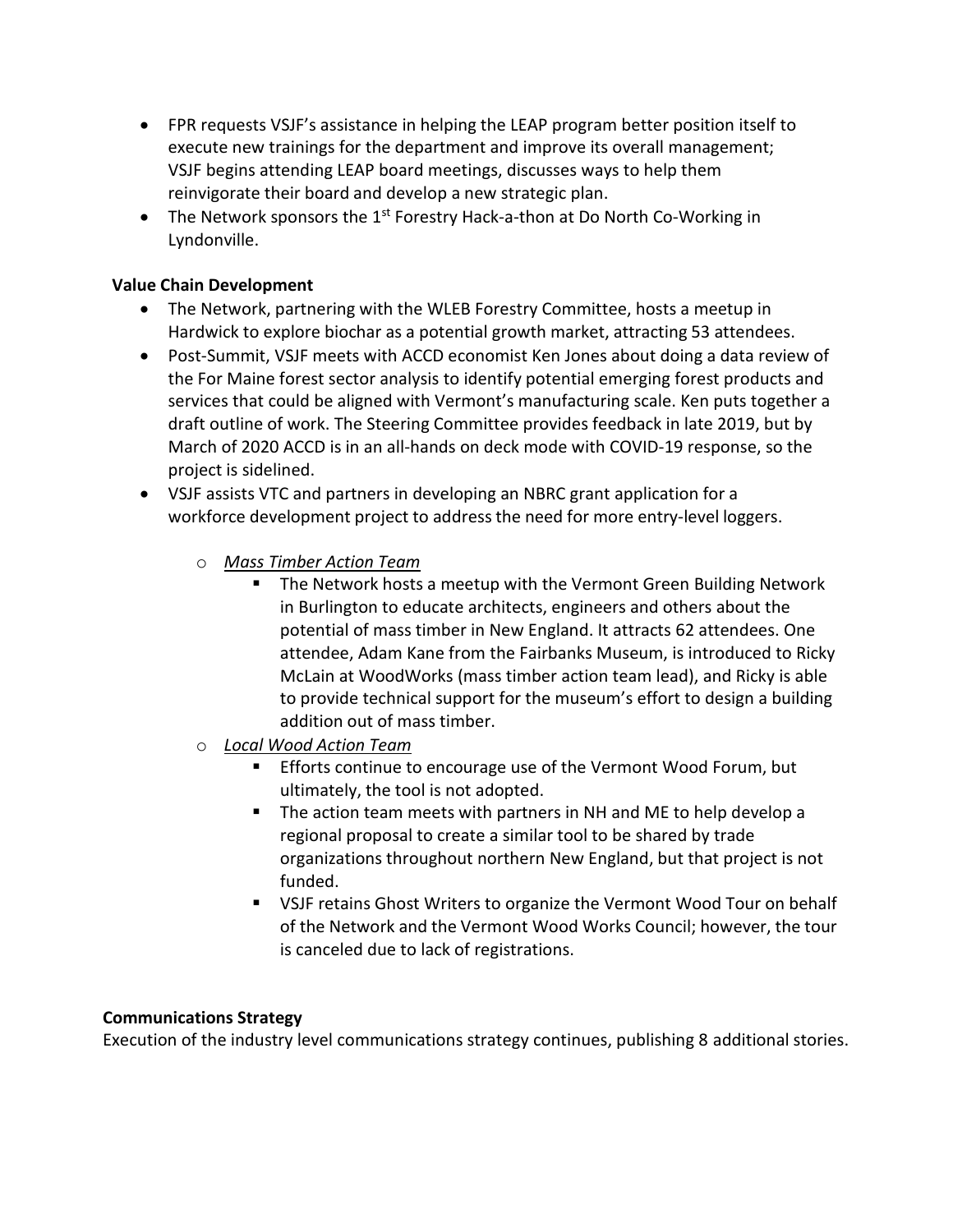## **WLEB Forestry Committee Meet Up, hosted by Vermont Farmers Food Center (VFFC)**

#### **Overview and tour of VFFC** with Greg Cox, Board President

- Grassroots movement to build agricultural economic development center in Rutland
- Opened November 2012 2.93 acre site with four buildings
- Hosts year-round farmers' market; aggregates and delivers food to Rutland City Schools; runs Farmacy program and supports emerging farmers, among other programs: <http://www.vermontfarmersfoodcenter.org/>

# **Forestry/Wood Products Promotion via Vermont Farmers Food Center (VFFC) discussion:**

- VFFC facility would be excellent venue for promoting forest and wood products
- Idea to host a wood product/forestry event with educators and businesses to help attract young people to the industry; attendees could include:
	- o Yestermorrow
	- o VT Woodworking School
	- o Stafford Forestry Department
	- o Sustainable Forestry Initiative oversees Project Learning Tree
	- o Paul Smith's College
	- $\circ$  Sawmills bring equipment to show
	- o Woodworkers
	- o Vermont School Tech centers
- Local Wood Steering Committee will be engaged for planning
- Could be announced/promoted at 2020 Forest Industry Summit
- Could include a walk in the woods; tasting of Agri-forestry products in VFFC kitchen (nuts, maple, mushrooms)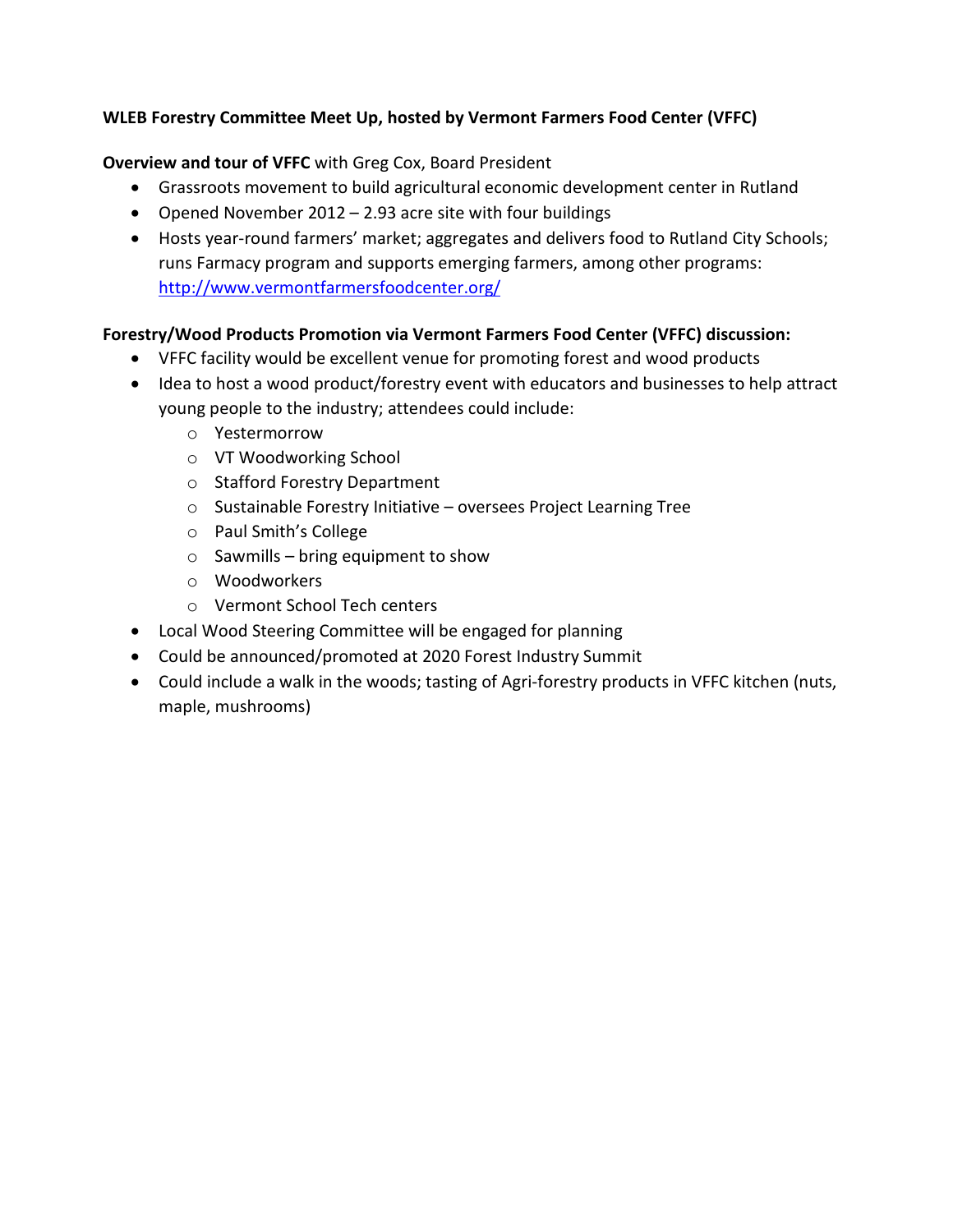# **Network Development**

• Plans were underway for a 3<sup>rd</sup> annual Vermont Forest Industry Network and were being coordinated with the New England Lumberman's Association (NELA) annual conference that was to be held the day before at Burke. Both events were canceled due to COVID-19.

WLEB funds VSJF \$70,000 to continue Vermont Forest Products Value Chain Investment Strategy

- Christine McGowan is invited to join the board of the Vermont Green Building Network; later in the year the board hosts a webinar, organized in partnership with VFIN, around sourcing local wood from Vermont producers. The event attracts 40+ participants.
- Due to challenges arising in the Forest Industry from COVID closures, FPR asks VSJF to convene the relevant service providers (VSJF, VHCB, UVM Extension, FPR, VWWC, NFC) who then meet weekly beginning in April. Phone calls are made to forest industry businesses to check in on their needs. These meetings serve to help coordinate efforts among service providers assisting the industry.
- Given the uncertainties posed by COVID-19, VSJF scales back Network activity; at the same time ACCD announces it will be creating a COVID Recovery project and solicits service providers; VSJF develops a funding proposal with partners NFC and VWWC, with participation by VHCB and UVM, that focuses on providing direct business and marketing assistance to woodworking companies.
- The Network sponsors the 2nd (virtual) Forestry Hack-a-thon with Do North Co-Working, which leads to a discussion about helping them develop a business plan for a Forestry Accelerator, in advance of them submitting a formal proposal to NBRC for funding. VSJF receives a new NBRC grant for 2020 – 2022, which includes funds to assist Do North in creating the accelerator business plan.
- The Steering Committee agrees to postpone the next Vermont Forest Industry Summit until 2022. A tentative June 2022 date is on hold.
- VSJF assists LEAP in applying for a WLEB service provider grant to help them re- build their website and revamp their curricula and marketing materials. LEAP receives funding in Spring 2020 and work begins on the project. The board decides to recruit new board members before scheduling a strategic planning session.
- The Network provides a letter of support to Northern Vermont University and Do North Co-Working in their NBRC grant proposal to create a Forestry Economy Business Accelerator. Their grant is awarded, and work proceeds on the business plan.
- VSJF is approached by VFPA to assist them in developing a member survey and helping them with a strategic planning process to address declining membership.

# **Value Chain Development**

- o *Mass Timber Action Team*
	- **Plans were underway for a tour of mass timber and related supply chain** businesses in VT, NH and MA in May, organized by the Mass Timber Action Team. The event, which had about 15 registrations by April, was canceled due to COVID-19.

#### **2020**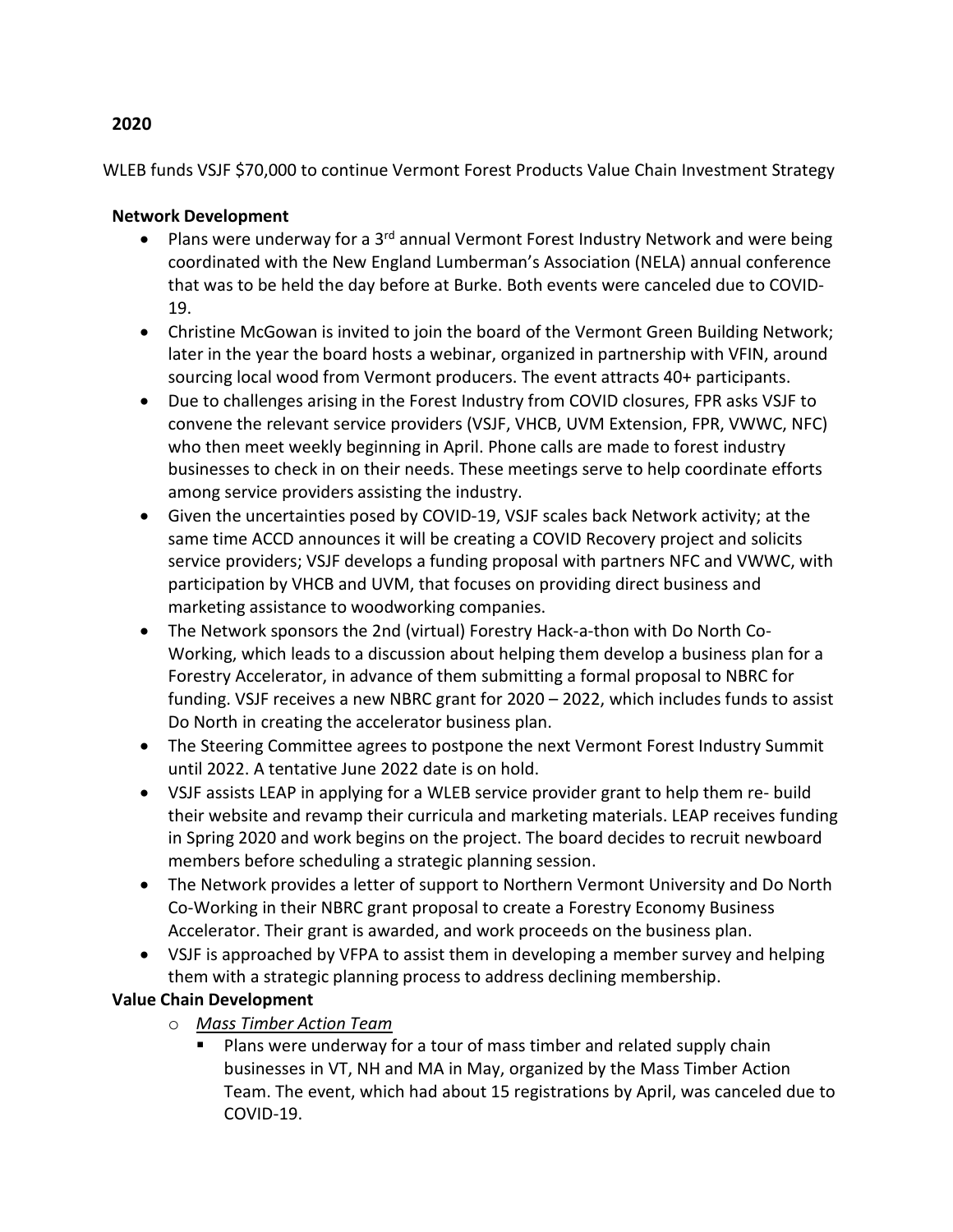- **The Network provides a letter of support to the Fairbanks Museum's NBRC grant** application to build a mass timber demonstration project for its expansion project. The grant is awarded.
- **The team continued meeting via Zoom and began making plans for a series of** webinars to highlight successful mass timber projects in the region; the group decided to postpone the series until 2021 due to a lot of competition for webinars in the fall.
- Plans begin to convene stakeholders to discuss forest economy workforce issues; due to COVID, plans for this convening are put on hold. Meanwhile, the Network receives WLEB and HMF grants that include funding to create a Forest Economy Career Pathways guide modeled after a similar Farm to Plate food systems career guide. VSJF hires an intern to conduct research over the summer, and into the fall.

#### **Communications Strategy**

- After a brief pause, the communications strategy resumes, with stories related to how businesses in the sector are managing through COVID, publishing 10 additional stories in 2020;
- In lieu of any in-person events, the Network launches a newsletter to try to keep people connected and share COVID recovery and other resources with the industry. The email goes to 772 subscribers.
- As of February 2021, we published a total of 34 profile stories and two op-eds since January 2017. In total, the stories have:
	- o Been read by nearly 17,600 people on the VSJF website
	- o Gained more than 1.9 million media impressions in Vermont and regional press, including:
		- **U** Vermont Business Magazine
		- Rutland Herald
		- Caledonian Record
		- **Orange County Observer**
		- Northern Logger Magazine
		- St. J Today
		- Brattleboro Reformer
		- **Vermont Digger, and more**
	- Reached more than 453,500 people on social media
	- Have been liked, shared and commented on more than 5,300 times

#### **COVID-19 Response**

• VSJF and partners VWWC and NFC are awarded a COVID Technical Assistance Recovery Grant to help woodworking businesses that were forced to close during the shutdown and/or had to pivot to online sales due to the sudden drop in tourism. 24 woodworking businesses received assistance through the grant.

#### **Other Business Development**

• Facilitate consulting services for a firewood processor looking to expand (2020-2021)